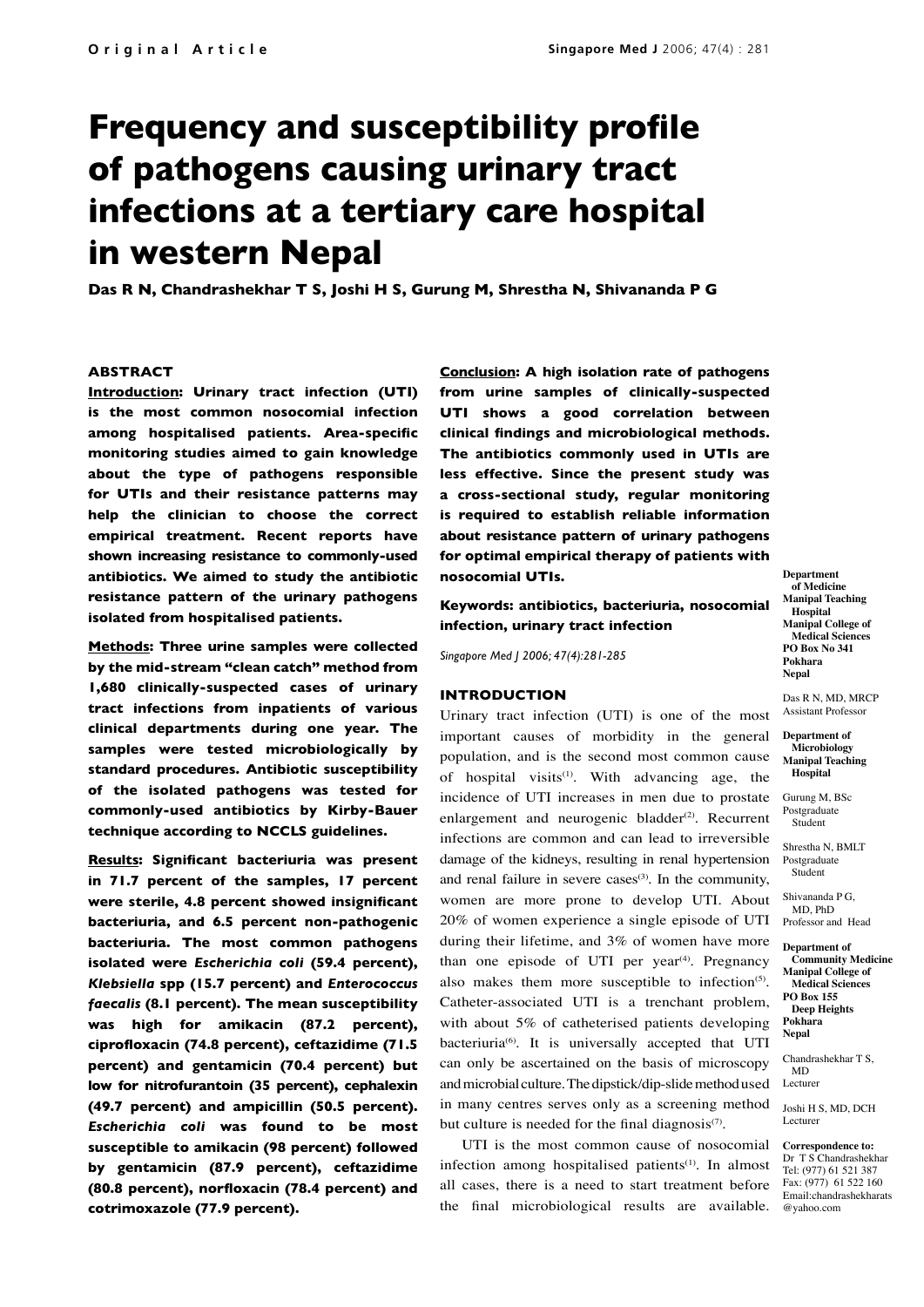Area-specific monitoring studies aimed to gain knowledge about the type of pathogens responsible for UTIs and their resistance patterns may help the clinician to choose the correct empirical treatment. Studies from the eastern part of Nepal, India and Bangladesh have reported an increased resistance of the urinary pathogens to commonlyused antibiotics<sup>(8-10)</sup>. Such information was not available for a tertiary care hospital in western Nepal. Hence this study was undertaken to find out the frequency and antibiotic susceptibility pattern of the urinary pathogens isolated from the urine samples of suspected nosocomial urinary tract infections at a tertiary care hospital in western Nepal.

#### **METHODS**

The present study was conducted at the Manipal Teaching Hospital of Manipal College of Medical Sciences, a 750-bed tertiary care hospital located at Pokhara city in western Nepal. All the urine samples received from the inpatients of various clinical departments of Manipal Teaching Hospital from August 1, 2003 to July 30, 2004 were selected for the study. If there were more than two episodes of UTI for the same patient, either due to prolonged hospitalisation or repeated hospitalisations, each episode was considered as a separate case of UTI. The patients who had symptoms and/or signs suggestive of UTI were suspected as having UTI.

Three urine samples were collected by standard mid-stream "clean catch" method from all the patients with suspected urinary tract infection. Three urine samples were also collected from catheterised patients, if the catheter was not inserted for not longer than 72 hours. The samples collected were examined microscopically for pus cells and casts. The samples were also processed using standard microbiological procedures. All the urine samples were processed on the blood agar and MacConkey's medium by standard loop method and incubated at 37°C overnight. The plates were observed for bacterial growth.

Culture results were interpreted as being significant and insignificant, according to the standard criteria. A growth of  $\geq 10^5$  colony forming units/mL was considered as significant bacteriuria<sup>(11)</sup>. Patients with significant bacteriuria and symptomatic patients with lower colony counts were also considered as having UTI. The organism was identified by routine methods from the samples showing significant bacteriuria<sup>(12)</sup>. Cultures with more than three colonies were discarded, as contaminants and their antibiotic susceptibility were not tested.

Antibiotic susceptibility tests and interpretations were carried out for bacterial isolates by the Kirby-Bauer technique<sup>(13)</sup>. Antibiotic susceptibility was tested by disc diffusion method for all the first and the second line antibiotics, according to the hospital antibiotic policy, irrespective of the isolated organism showing susceptibility/resistance to the first line antibiotics.

The first line antibiotics tested were: ampicillin, oxacillin, cephalexin, nitrofurantoin, cotrimoxazole, gentamicin, amikacin, nalidixic acid and norfloxacin, and the second line were: ciprofloxacin, ceftazidime and piperacillin (Hi-Media Pvt. Laboratories, Bombay, India). Appropriate quality control strains were used to validate the results of the antimicrobial discs. The following were the quality control strains used: *Pseudomonas* spp-NCTC 10662, *Staphylococcus aureus*-NCTC 6571, *Escherichia coli (E. coli)*-NCTC 10418, *Enterococcus*-NCTC 12697<sup>(14)</sup>. Guidelines of the National Committee for Clinical Laboratory Standards (NCCLS) were followed for the testing and interpreting the antimicrobial disks. Data was entered into Microsoft Excel and analysed. The results were expressed as proportions and mean susceptibility was calculated for first line and second line antibiotics for each organism isolated by culture.

#### **RESULTS**

The age-sex distribution of the samples, according to the culture positive cases, is shown in Table I. Out of the 1,291 culture positive urine samples, 109 (8.4%) were from children aged ten years or less, and 277 (21.4%) were from those aged 60 years and above. In all age groups, except those aged 0-10 years, females were more frequently affected than males. 389 (23.2%) out of 1,680 urine samples examined did not yield any organism. There were 64 urine samples obtained from catheterised patients and 1,141 urine samples collected from non-catheterised samples. Out of the 1,680 samples processed, 1,205 (71.7%) showed significant bacteriuria, 286 (17%) were sterile, 80 (4.8%) showed insignificant bacteriuria, and 109 (6.5%) non-pathogenic bacteriuria. *E. coli* and *Klebsiella* spp were commonest organisms isolated from both catheterised and non-catheterised samples (Table II).

The organisms grown on the culture of all the 1,205 samples with significant bacteriuria were as follows: *E. coli* 716 (59.4%) *Klebsiella* spp 189 (15.7%), *Enterococcus faecalis* 98 (8.1%), *Proteus mirabilis* 89 (7.4%), *Staphylococcus aureus* 41 (3.4%), *Pseudomonas aeruginosa* 35 (2.9%), *Staphylococcus*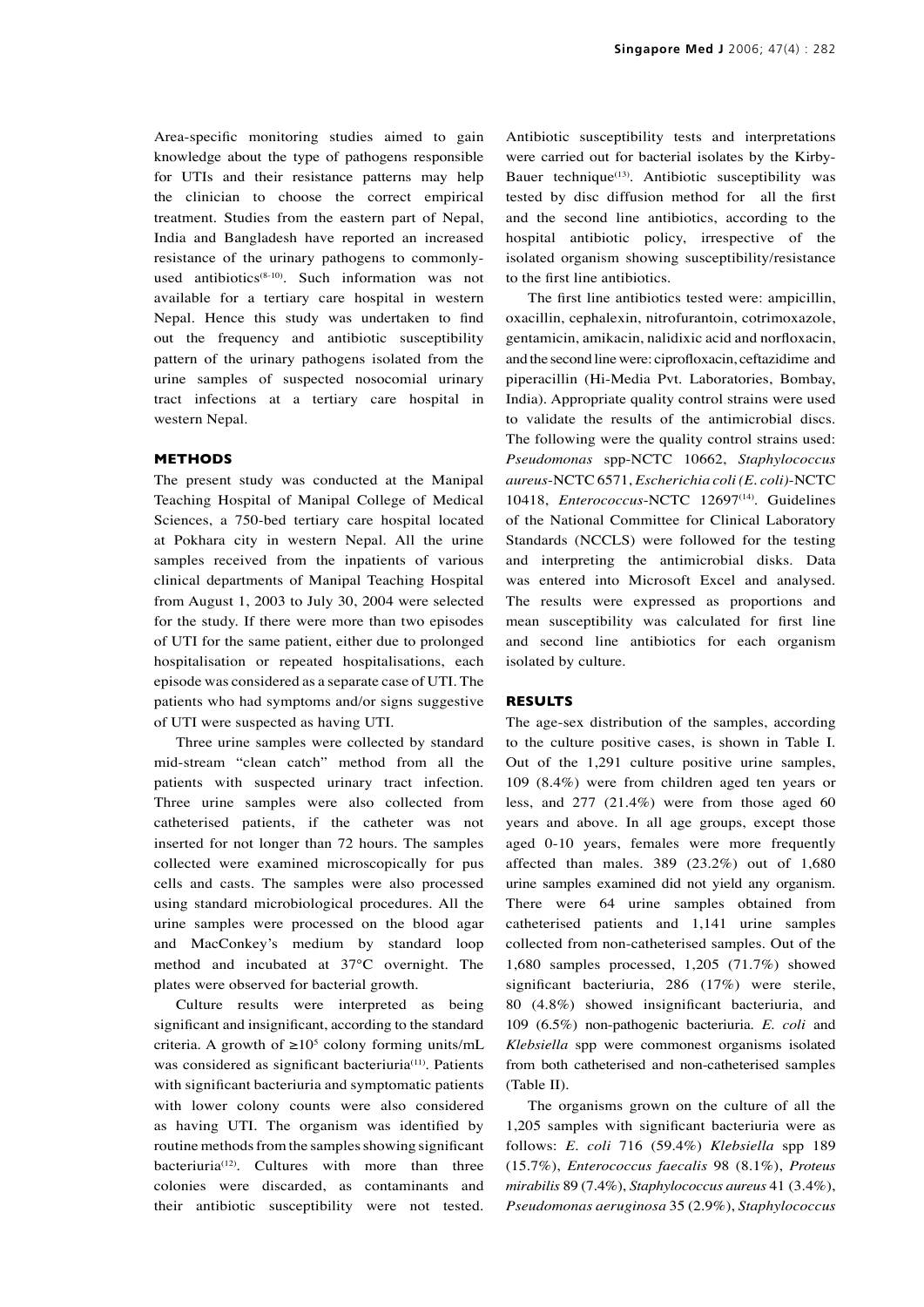**Table I. Age and sex distribution of the culturepositive urine samples.** 

|                | Gender      |             |              |  |  |
|----------------|-------------|-------------|--------------|--|--|
| Age (in years) | Male        | Female      | Total        |  |  |
| $0 - 10$       | 68          | 41          | 109(8.4%)    |  |  |
| $11-20$        | 108         | 122         | 230 (17.8%)  |  |  |
| $21 - 40$      | 81          | 189         | 270 (20.9%)  |  |  |
| $41-60$        | 95          | 310         | 405 (31.4%)  |  |  |
| Above 60       | 135         | 142         | 277 (21.4%)  |  |  |
| Total          | 487 (37.7%) | 804 (62.3%) | 1,291 (100%) |  |  |

**Table II. Bacteria isolated from urine samples of catheterised and non-catheterised patients.**

| Organism                        | Catheterised | Non-catheterised | Total       |  |  |
|---------------------------------|--------------|------------------|-------------|--|--|
| E. coli                         | 31 (48.4%)   | 685 (60%)        | 716 (59.4%) |  |  |
| Klebsiella spp                  | 20 (31.2%)   | 169 (14.8%)      | 189 (15.7%) |  |  |
| <b>Enterococcus</b><br>faecalis | 1(1.5%)      | 34 (2.9%)        | 98 (8.1%)   |  |  |
| Proteus<br>mirabilis            | 9(14%)       | 80 (7%)          | 89 (7.4%)   |  |  |
| Staphylococcus<br>aureus        | 1(1.5%)      | 97 (8.5%)        | 41 (3.4%)   |  |  |
| Pseudomonas<br>aeruginosa       | 2(3.1%)      | 39 (3.4%)        | 35 (2.9%)   |  |  |
| Staphylococcus<br>saprophyticus |              | 26 (2.2%)        | 26 (2.1%)   |  |  |
| Citrobacter<br>freundii         |              | 11(0.9%)         | 11(0.9%)    |  |  |
| Total                           | 64           | 1,141            | 1,205       |  |  |

# *saprophyticus* 26 (2.1%) and *Citrobacter freundii* 11 (0.9%) (Table II).

The antibiogram of isolated pathogens is shown in Table III. The highest susceptibility was for amikacin (87.2%), ciprofloxacin (74.8), ceftazidime (71.5%), and gentamicin (70.4%) for all the pathogens isolated; and the least was for nitrofurantoin (35%), cotrimoxazole (45.8), cephalexin (49.7%) and ampicillin (50.5%). *E. coli* was most sensitive to amikacin (98%), followed by gentamicin (87.9%), ceftazidime (80.8%), norfloxacin (78.4%) and cotrimoxazole (77.9%).

*Klebsiella* spp was most susceptible to ceftazidime (96.8%), norfloxacin (76.2%) and ciprofloxacin (95.7%). *Pseudomonas aeruginosa* was most sensitive to piperacillin (100%) amikacin (100%) ciprofloxacin (98.2%) and ceftazidime (97.3%). *Staphylococcus aureus* was most sensitive to amikacin (100%) and ciprofloxacin (85.7%) but least susceptibility was observed for cotrimoxazole (12.5%) and ampicillin (13.8%). Since *Staphylococcus saprophyticus* was not a common cause of UTI, antibiotic susceptibility was not tested.

## **DISCUSSION**

The age and sex distribution of the patients diagnosed with UTI among the hospitalised patients followed the natural epidemiological pattern of UTI. There was a higher number of young male children. Similarly, there was a greater predominance of young and middle-aged females, whereas in the older age group  $(\geq 60$  years), equal proportions of

**Table III. Bacteria isolated from all the urine samples and their susceptibility pattern to common antibiotics.**

| Organism            | No (%)     | Antibiotic susceptibility (%) |      |                 |      |      |                          |      |           |      |      |      |     |
|---------------------|------------|-------------------------------|------|-----------------|------|------|--------------------------|------|-----------|------|------|------|-----|
| isolated            | $n = 1205$ | Amp                           | Cpx  | Nfx             | Gm   | Amk  | Oxc                      | Nfn  | <b>NA</b> | Cmz  | Cfz  | Cfx  | Ppc |
| E. coli             | 716 (59.4) | 72.6                          | 65.9 | 78.4            | 87.9 | 98.0 | $\overline{\phantom{0}}$ | 68.4 | 69.9      | 77.9 | 80.8 | 55.0 |     |
| Klebsiella spp.     | 189 (15.6) | 33.8                          | ПJ   | 76.2            | 60.8 | 61.3 | -                        | 2.1  | 51.8      | 28.5 | 96.8 | 95.7 |     |
| P. mirabilis        | 89(7.3)    | 57.1                          | 50.0 | 62.9            | 83.3 | 87.6 | -                        | 13.4 | 68.5      | 56.1 | -    | 85.7 |     |
| P. aeruginosa       | 41(3.4)    | 50.0                          | 75.0 | $\qquad \qquad$ | 88.8 | 100  |                          |      |           |      | 97.3 | 98.2 | 100 |
| S. aureus           | 98(8.1)    | 13.8                          | 73.6 | $\qquad \qquad$ | 64.5 | 100  | 96.2                     | 66.3 | -         | 12.5 | -    | 85.7 |     |
| S. faecalis         | 35(2.9)    | 58.2                          | 11.2 | 8.2             | 14.2 | 68.6 |                          | -    | 9.1       | 60.0 | 11.2 | 10.5 |     |
| S. saprophyticus    | 26(2.1)    | -                             |      |                 |      |      |                          |      |           |      |      |      |     |
| Citrobacter         | 11(0.9)    | 68.1                          | 61.3 | $\qquad \qquad$ | 93.5 | 94.8 | $\qquad \qquad$          | 24.8 | 80.3      | 39.9 | -    | 92.8 |     |
| Mean susceptibility |            | 50.5                          | 49.7 | 56.4            | 70.4 | 87.2 | 96.2                     | 35.0 | 55.9      | 45.8 | 71.5 | 74.8 | 100 |

Antibiotic susceptibility test was not done for *Staphylococcus saprophyticus*.

First line antibiotics: Amp: Ampicillin; Cpx: Cephalexin; Gm: Gentamicin; Amk: Amikacin; Oxc: Oxacillin; Nfx: Norfloxacin; NA: Nalidixic Acid; Nfn: Nitrofurantoin; Cmz: Cotrimoxazole

Second line antibiotics: Cfx: Ciprofloxacin; Ppc: Piperacillin; Cfz: Ceftazidime

Mean susceptibility = Sum of susceptibility of individual organisms/total no of organisms.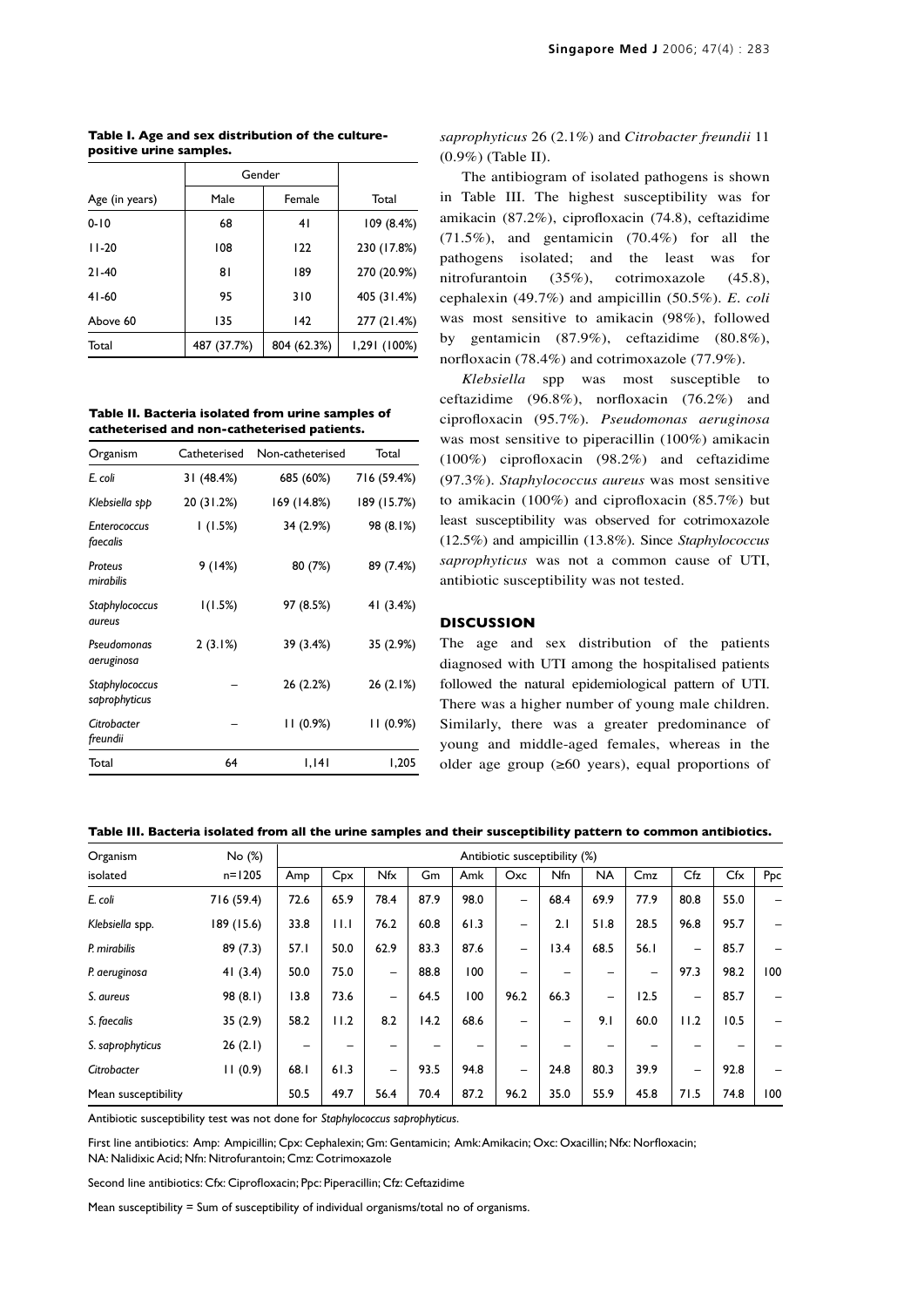males and females had UTI. Diagnosis of UTI is a good example of the need for close cooperation between the clinician and the microbiologist. The presence of significant bacteriuria in 71.6% of the samples shows a good correlation between clinical and bacteriological diagnosis, and also indicates the significance of microbiological culture to clinch the diagnosis of UTI.

In the present study, insignificant bacteriuria and sterile cultures were observed in 4.8% and 17%, respectively. Prior antibiotic treatment before submitting the urine sample, and clinical conditions such as non-gonococcal urethritis or other clinical conditions that mimic UTI could be the factors responsible for such results. Furthermore, 6.5% of the urine samples showed presence of non-pathogenic bacteria. This indicates the need for educating the patients about the method collection of "clean catch" urine specimens.

*Enterobacteriacae* have several factors responsible for their attachment to the uroepithelium. These gram-negative aerobic bacteria colonise the urogenital mucosa with adhesin, pili, fimbriae and P1-blood group phenotype receptor $(15)$ . In the present study, the *Enterobacteriacae* group, namely, *E. coli* (59.4%), *Klebsiella* spp. (15.7%), *Enterococcus faecalis* (8.1%), and *Proteus mirabilis* (7.4%), were the most common pathogens isolated, followed by gram-positive cocci, namely, *Staphylococcus aureus* (3.4%) and *Staphylococcus saprophyticus* (1.4%). The isolation rates of urinary pathogens are consistent with reports of the recently-published studies.(9, 16, 17)

Isolation rate for *Staphylococcus aureus*, which is a rare cause of UTI, was 3.4%. However, it is interesting to note that only one case occurred out of 64 catheterised patients, whereas the rate was 8.1% for non-catheterised patients. In our study sample, there were 321 patients who were diagnosed to have either renal calculus, hydronephrosis who could have had prior catheterisation, or may even be suffering from bacteraemic kidney infection. Hence, there could have been high isolation of *Staphylococcus aureus* from the cases of nosocomial UTI in our study.

*E. coli*, which was the principal pathogen isolated, showed high susceptibility to common antibiotics ampicillin (72.6%), cotrimoxazole (77.9%) and norfloxacin (78.4%). This is contrary to the reports of studies from other countries which have reported an increasing resistance to ampicillin<sup> $(9,17-19)$ </sup>. A study from eastern Nepal reported a high prevalence of resistance to nalidixic acid, ampicillin and norfloxacin<sup>(8)</sup>. Another study from Bangladesh reported an

increased resistance of uropathogens to  $ciproboxacin<sup>(10)</sup>$ . Ciprofloxacin and norfloxacin, which are used equally for UTI caused by *Klebsiella*  spp has demonstrated increased resistance to both antibiotics and also sometimes cross-resistance exists. But in the present study, *Klebsiella* spp showed high susceptibility to both ciprofloxacin and norfloxacin. This is contrary to the results of the above-mentioned studies which reported an increased resistance of the uropathogens to both ciprofloxacin and norfloxacin.

*Pseudomonas aeruginosa*, which is a common cause of hospital-acquired UTI, was less sensitive to the common antibiotics but highly sensitive to amikacin, piperacillin, ciprofloxacin and gentamicin. Similar results are reported from other countries(17,20). *Pseudomonas* was susceptible to the second line drugs and most of these are associated with high resistance to the first line antibiotics used, namely, ampicillin and ciprofloxacin. This may be due to widespread clinical use of common antibiotics in the hospital and cross-resistance existing among various classes of antibiotics. Even though *Pseudomonas aeruginosa* is known to be resistant to ampicillin, and first and second generation cephalosporins, we tested the susceptibility of *Pseudomonas* to these antibiotics to determine its susceptibility pattern in our setting.

The highest resistance was shown by *Klebsiella*  spp which was the second most common organism isolated from the UTIs. *Klebsiella* spp was resistant to commonly-used antibiotics, except ceftazidime (96.8%) which was the second line antibiotic according to hospital antibiotic policy. A similar pattern was observed for *Proteus mirabilis*, which was susceptible to amikacin, ciprofloxacin and gentamicin (87.6%, 85.7 % and 83.3%, respectively). The gram-positive organisms isolated from urinary samples also showed an increased resistance against common antibiotics except for the *Staphylococcus aureus* which showed high susceptibility to oxacillin (96.2%).

In the present study, among the cephalosporins, cephalexin showed low mean susceptibility (49.7%) but ceftazidime showed high mean susceptibility (71.5%). *Enterococcus* showed low susceptibility to cephalexin (11.2%) and ceftazidime (11.2%). A report from the SENTRY Antimicrobial Surveillance Program, USA has shown similar results(17). Various *Citrobacter* spp isolated might have had inducible beta-lactamases which was not tested in the present study. The results of the present study showed that the mean susceptibility of the uropathogens was low for cotrimoxazole